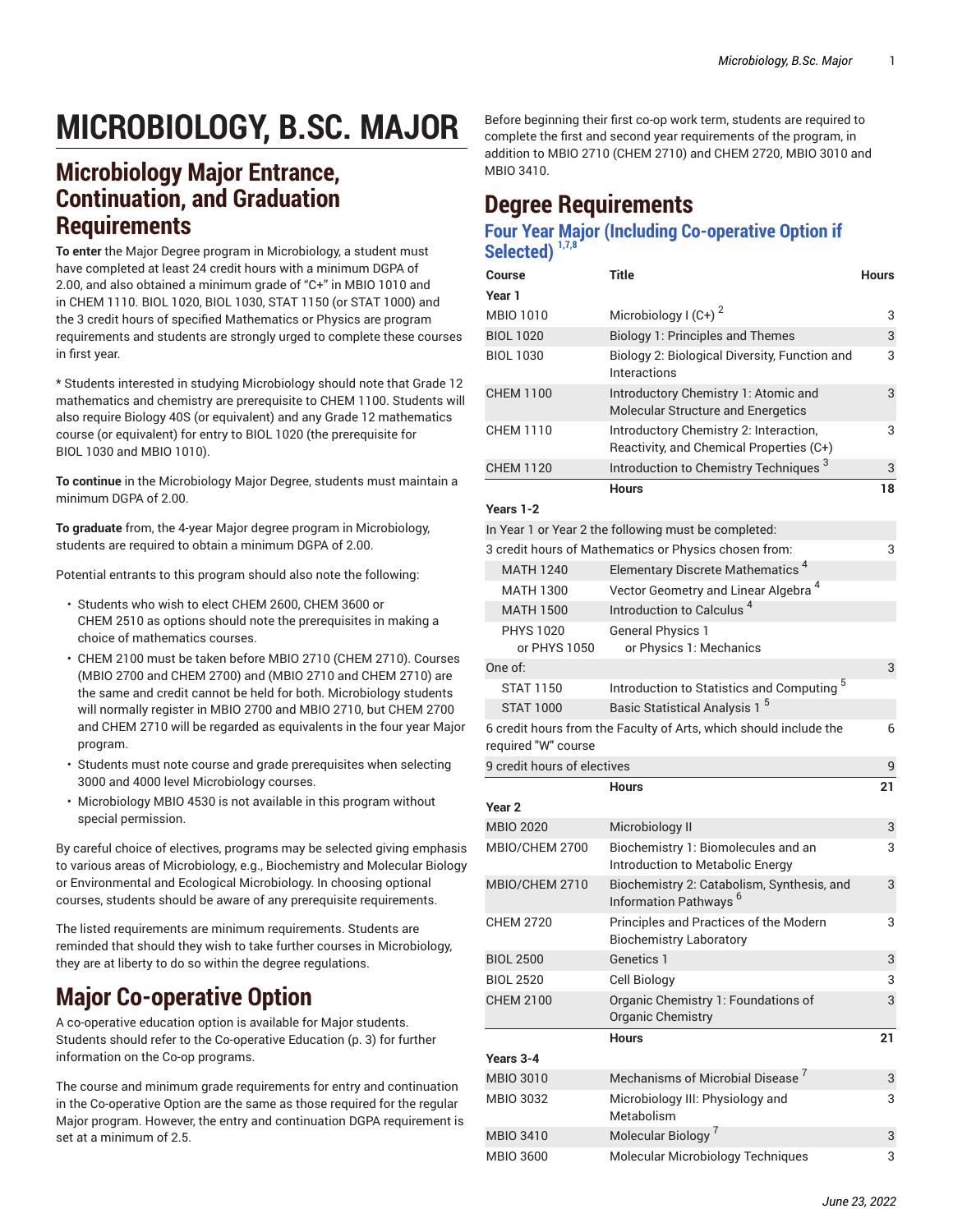| <b>MBIO 3700</b>                         | <b>Experimental Microbiology Laboratory</b>                            | 3   |
|------------------------------------------|------------------------------------------------------------------------|-----|
| at the 4000 level                        | 24 credit hours of Microbiology courses including 15 credit hours      | 24  |
| the option list (see below) <sup>9</sup> | 9 credit hours of Microbiology courses or courses chosen from          | q   |
| 12 credit hours of electives             |                                                                        | 12  |
| Co-op Requirements (if selected):        |                                                                        |     |
| <b>SCI 3980</b>                          | Co-operative Education Work Term 1                                     | n   |
| <b>SCI 3990</b>                          | Co-operative Education Work Term 2                                     | 0   |
| <b>SCI 4980</b>                          | Co-operative Education Work Term 3                                     | n   |
| <b>SCI 4990</b>                          | Co-operative Education Work Term 4 (if a<br>4th work term is selected) | n   |
|                                          | <b>Hours</b>                                                           | 60  |
|                                          | <b>Total Hours</b>                                                     | 120 |

<sup>1</sup> MBIO 1220 and MBIO 1410 cannot be used to satisfy course requirements in a Major or Honours program.

- <sup>2</sup> MBIO 1010 may be completed in either Year 1 or Year 2. It is recommended that it be completed in the first year.
- 3 CHEM 1126 may be taken in place of CHEM 1120. 4
	- MATH 1220 or MATH 1310 may be taken in place of MATH 1300;
		- MATH 1230, MATH 1510, MATH 1520 or MATH 1690 may be taken in place of MATH 1500.
		- MATH 1200 may be used in place of MATH 1240.
- 5 STAT 1150 is recommended over STAT 1000.
- 6 It is strongly recommended that MBIO 2710 (or CHEM 2710) and CHEM 2720 be completed prior to Year 3 as they are prerequisite to many upper level MBIO courses.
- 7 Students in the Co-operative Option must completed MBIO 3010 and MBIO 3410 before their first employment term.
- 8 IMPORTANT: The four year Major program need not be completed in the manner prescribed in the grid above. The grid indicates one possible arrangement of the required courses and is meant to be a guide around which students can plan their program.
- $\frac{9}{9}$  MBIO 4530 may be selected only by special permission.

(Letters in brackets indicate minimum prerequisite standing for further study.)

### **Option List for All Microbiology Programs**

| <b>Agroecology</b> |                       |       |
|--------------------|-----------------------|-------|
| Course             | Title                 | Hours |
| AGEC 2370          | Principles of Ecology | 3     |

```
Biological Sciences
```

| Course           | Title                                 | <b>Hours</b> |
|------------------|---------------------------------------|--------------|
| <b>BIOL 2242</b> | The Flowering Plants                  | 3            |
| <b>BIOL 2260</b> | Biology of Fungi and Lichens          | 3            |
| <b>BIOL 2300</b> | Principles of Ecology                 | 3            |
| <b>BIOL 2380</b> | <b>Introductory Toxicology</b>        | 3            |
| <b>BIOL 2410</b> | Human Physiology 1                    | 3            |
| <b>BIOL 2420</b> | Human Physiology 2                    | 3            |
| <b>BIOL 3290</b> | Medicinal and Hallucinogenic Plants   | 3            |
| <b>BIOL 3370</b> | Limnology                             | 3            |
| <b>BIOL 3400</b> | <b>Plant Physiology</b>               | 3            |
| <b>BIOL 3452</b> | <b>Environmental Plant Physiology</b> | 3            |

| <b>BIOL 3470</b>             | <b>Environmental Physiology of Animals 1</b>                | 3            |
|------------------------------|-------------------------------------------------------------|--------------|
| <b>BIOL 3472</b>             | Environmental Physiology of Animals 2                       | 3            |
| <b>BIOL 3500</b>             | Genetics 2                                                  | 3            |
| <b>BIOL 3542</b>             | Developmental Biology                                       | 3            |
| <b>BIOL 3560</b>             | <b>Comparative Animal Histology</b>                         | 3            |
| <b>BIOL 4480</b>             | <b>Comparative Endocrinology</b>                            | 3            |
| <b>BIOL 4540</b>             | Developmental Molecular Biology                             | 3            |
| <b>BIOL 4542</b>             | <b>Genes and Development</b>                                | 3            |
| <b>BIOL 4544</b>             | Advanced Developmental and Cellular Biology                 | 3            |
| <b>BIOL 4554</b>             | Molecular Biology Techniques for Eukaryotes -<br><b>DNA</b> | 3            |
| <b>BIOL 4556</b>             | Molecular Biology Techniques for Eukaryotes -<br><b>RNA</b> | 3            |
| <b>BIOL 4560</b>             | Microtechnique                                              | 3            |
|                              |                                                             |              |
| <b>Chemistry</b><br>Course   | Title                                                       | <b>Hours</b> |
| CHEM 2110                    | Organic Chemistry 2: Foundations of Organic                 | 3            |
|                              | Synthesis                                                   |              |
| <b>CHEM 2122</b>             | <b>Experimental Organic Chemistry</b>                       | 3            |
| <b>CHEM 2600</b>             | <b>Physical Chemistry 1</b>                                 | 3            |
| <b>CHEM 3600</b>             | <b>Physical Chemistry 2</b>                                 | 3            |
| <b>CHEM 2300</b>             | Inorganic Chemistry 1: Structure and Applications           | 3            |
| <b>CHEM 2510</b>             | Introduction to Analytical Chemistry                        | 3            |
| <b>CHEM 3100</b>             | Organic Chemistry 3: Advanced Organic Synthesis             | 3            |
| <b>CHEM 3500</b>             | Instrumental Analysis                                       | 3            |
| <b>CHEM 3700</b>             | <b>Biophysical Chemistry</b>                                | 3            |
| <b>CHEM 4590</b>             | <b>Bioanalytical Methods</b>                                | 3            |
| <b>CHEM 4360</b>             | Signalling and Regulation of Gene Expression                | 3            |
| <b>CHEM 4370</b>             | Glycobiology and Protein Activation                         | 3            |
| <b>CHEM 4620</b>             | <b>Biochemistry of Nucleic Acids</b>                        | 3            |
| <b>CHEM 4630</b>             | <b>Biochemistry of Proteins</b>                             | 3            |
| <b>CHEM 4670</b>             | Drug Design and Drug Discovery                              | 3            |
|                              |                                                             |              |
| <b>Environmental Science</b> |                                                             |              |
| Course                       | Title                                                       | <b>Hours</b> |
| <b>ENVR 2180</b>             | <b>Introductory Toxicology</b>                              | 3            |
| <b>Food Sciences</b>         |                                                             |              |
| <b>Course</b>                | <b>Title</b>                                                | <b>Hours</b> |
| FOOD 4150                    | Food Microbiology 1                                         | 3            |
| <b>General Agriculture</b>   |                                                             |              |
| <b>Course</b>                | Title                                                       | <b>Hours</b> |
| AGRI 2180                    | <b>Introductory Toxicology</b>                              | 3            |
| <b>Pharmacology</b>          |                                                             |              |
| Course                       | <b>Title</b>                                                | <b>Hours</b> |
| <b>PHAC 4030</b>             | Drugs in Human Disease I                                    | 3            |
| <b>PHAC 4040</b>             | Drugs in Human Disease II                                   | 3            |
|                              |                                                             |              |
| <b>Plant Science</b>         | Title                                                       |              |
| Course                       |                                                             | <b>Hours</b> |
| <b>PLNT 3400</b>             | <b>Plant Physiology</b>                                     | 3            |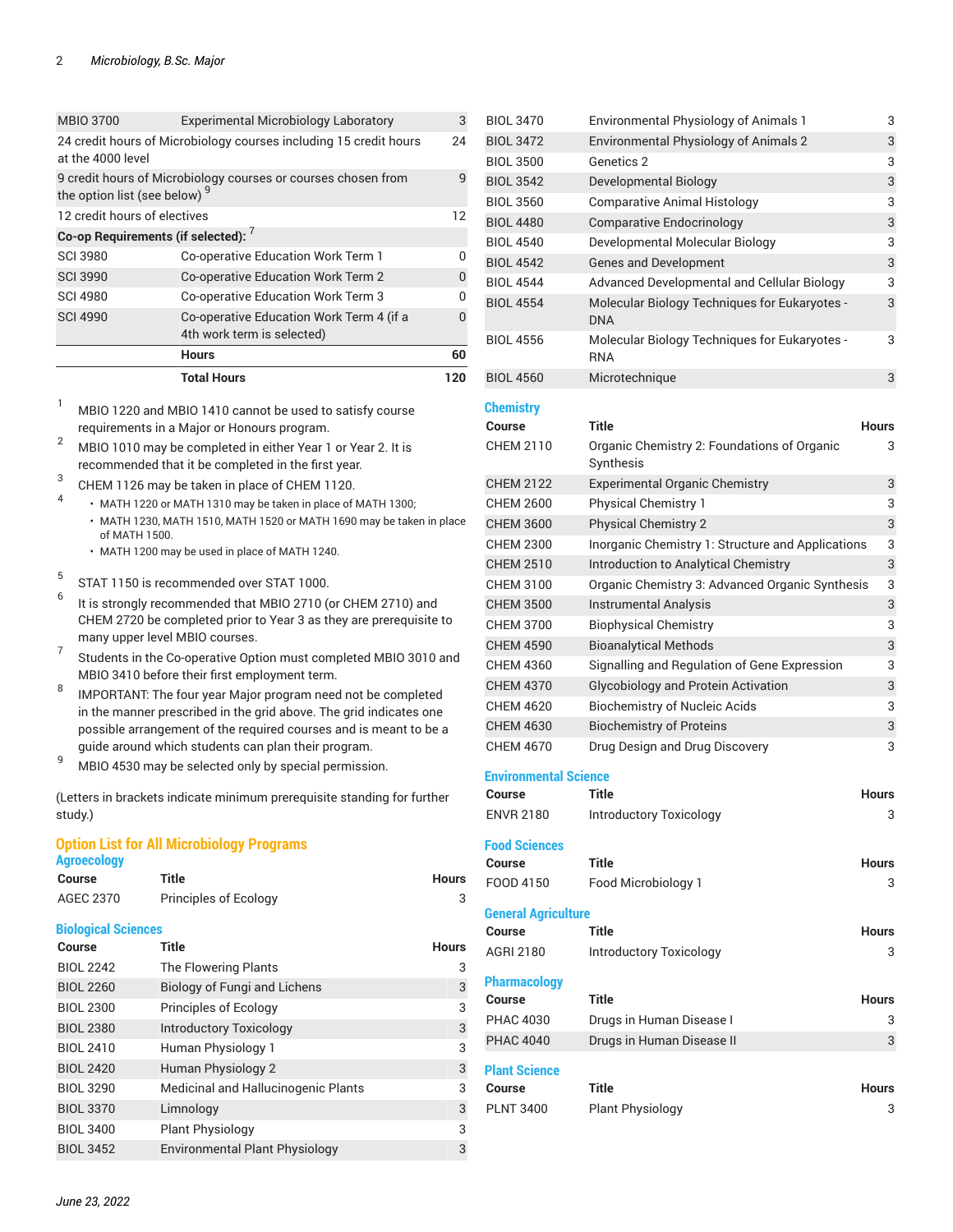### **Statistics**

| <b>Course</b>    | Title                                 | <b>Hours</b> |
|------------------|---------------------------------------|--------------|
| <b>STAT 2000</b> | <b>Basic Statistical Analysis 2</b>   |              |
|                  | or STAT 2150 Statistics and Computing |              |

**Note:** Other suitable options may be selected with permission of the de partment.

### <span id="page-2-0"></span>**Co-operative Education**

### **Co-operative Education Option Academic Regulations: B.Sc. (Major) & B.Sc. and B.C.Sc. (Honours)**

Co-operative education is a form of experiential learning which integrates the academic education (classroom-based learning) of interested and qualified students with relevant, supervised, and paid work experience (work-based learning) with employers. Co-op students gain valuable skills to guide them through their academic education and prepare them for future careers after graduation.

The Faculty of Science offers a Co-operative Education Option in the following Major programs:

- Biochemistry
- Biological Sciences
- Biotechnology (As of Fall 2018, admission to the Biotechnology programs has been temporarily suspended. For further information, see the Faculty of Science office.)
- Chemistry
- Computer Science
- Data Science
- Genetics
- Mathematics
- Microbiology
- Physics & Astronomy
- Psychology
- Statistics.

The Honours programs offering a Co-operative Education Option are:

- Biochemistry
- Biological Sciences
- Biotechnology (As of Fall 2018, admission to the Biotechnology programs has been temporarily suspended. For further information, see the Faculty of Science office.)
- Chemistry
- Computer Science
- Genetics
- Mathematics
- Microbiology
- Physics & Astronomy
- Statistics
- Joint Computer Science Mathematics
- Joint Computer Science Physics and Astronomy
- Joint Computer Science Statistics
- Joint Mathematics Physics and Astronomy
- Joint Statistics Mathematics program.

Co-operative education is optional and supplementary to academic requirements of the chosen degree. All regulations governing regular Major and Honours programs apply to the Co-operative Education Option. In addition, the following variations apply:

#### **Entrance**

To enter the Co-operative Education Option a student must be eligible to enter the Major or Honours program offered by the department. At the time of application, students must have a minimum Degree Grade Point Average (DGPA) of 2.5 for the Major and 3.0 for the Honours Programs. For Psychology, students must have a minimum Degree Grade Point Average (DGPA) of 3.0 for the Major. Co-op is not available for students in the Honours Psychology Program.

The normal point of entry to the Co-operative Education Option is following the completion of second year in the Faculty of Science. Students seeking admission will submit an application during their second year and complete an intake process with the appropriate departmental Co-op Coordinator. Application deadlines are established by the Science Co-op Office.

Students are advised that satisfying the entrance requirements does not guarantee a place in the Co-operative Education Option. The Science Coop Office reserves the right to determine and select the best-qualified applicants.

Students admitted into the Co-operative Education Option will complete pre-employment training, including workshops, prior to the start of their first co-op work term. The structure and content of this training is developed by the Science Co-op Office. Attendance and completion of this training is mandatory.

#### **Structure and Sequencing**

The Co-operative Education Option consists of both academic terms and co-op work terms.

Each academic term can be either four months in duration or eight months in duration, as designated by the Major or Honours department.

Each co-op work term can be either four months in duration or eight months in duration, as designated by the Science Co-op Office. An eight month work term would be counted as the equivalent of two 4 month terms.

Each academic term and each co-op work term will commence in January, May or September.

The sequence of academic terms and co-op work terms is variable to suit the needs of each department, and is designated by the Science Co-op Office in conjunction with each Major or Honours department. All Faculty of Science Co-operative Education Options must end on an academic term.

Students are expected to follow the academic/co-op work term sequence defined by their Major or Honours department from admission through to graduation.

### **Co-op Work Term Requirements**

All Co-operative Education Options require participating students to complete at least three (3) 4-month co-op work terms for a total of a minimum of 12 months' work experience. Each co-op work term is completed with one employer.